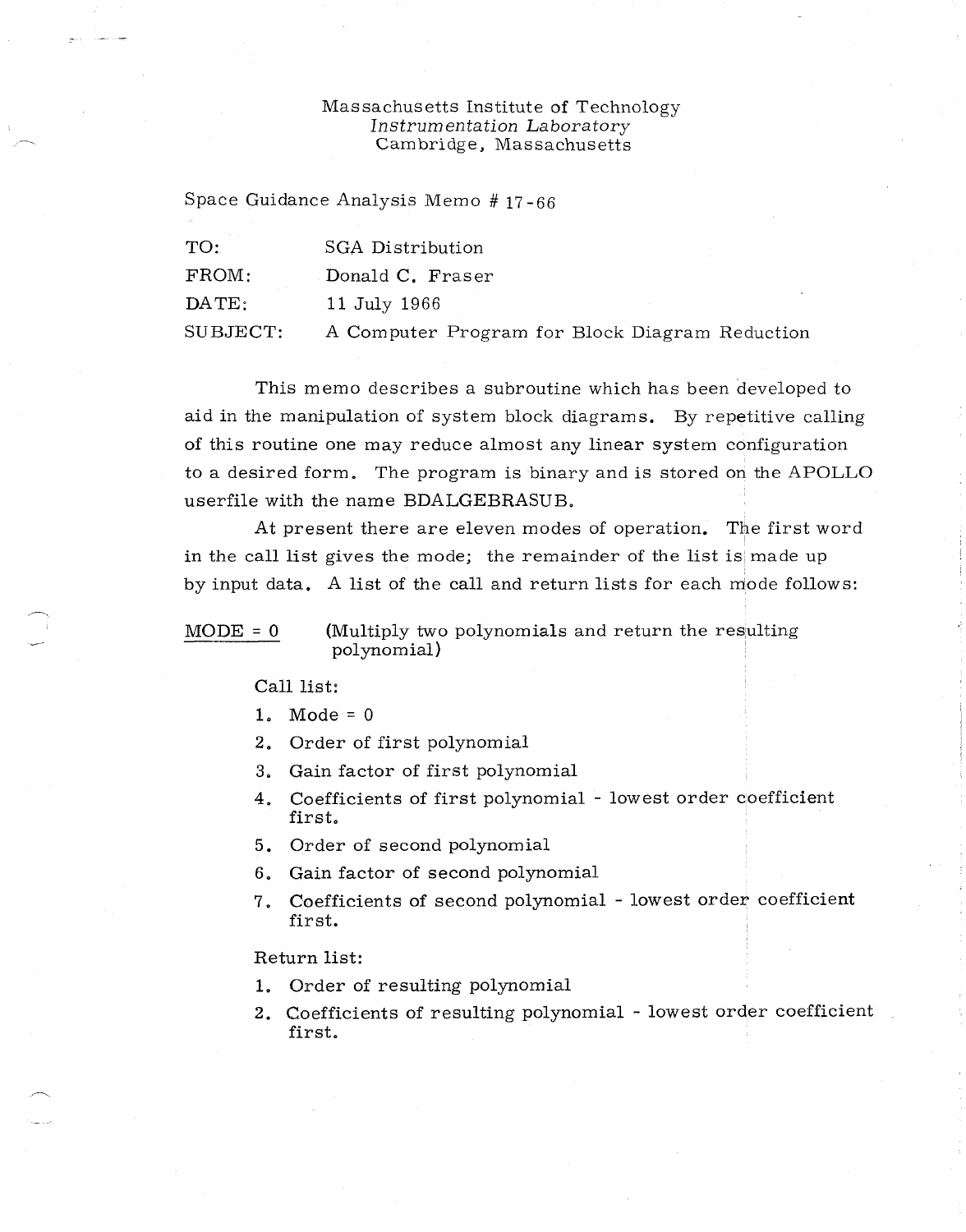MODE = 1 (Multiply two polynomials, factor the result, return both *polynomial and its roots)* 

Call list:

The call list is identical to that of MODE = 0 with the exception that  $MODE = 1$ 

Return list:

- 1. Order of resulting polynomial
- 2. Coefficients of resulting polynomial lowest order coefficient first.
- 3. Number of real roots.
- 4. Number of complex root pairs
- 5. All the real parts of all the root locations. All the real roots precede the real parts of the complex root locations.
- 6. Imaginary parts of the complex root locations,

MODE = 2 (Multiply two polynomials, factor the result, return the roots only )

Call list:

The call list is identical to that of MODE = 0 with the exception that  $MODE = 2$ 

Return list:

- 1. Number of real roots
- 2. Number of complex root pairs.
- 3. Gain factor of result (Coefficient of highest order term in the polynomial)
- 4. All the real parts of all the root locations. All the real roots precede the real parts of the complex root locations.

MODE = 3 (Factor a polynomial and return its roots)

Call list:

- 1. Mode = 3
- 2. Order of polynomial
- 3. Gain factor of polynomial
- 4. Polynomial coefficients lowest order coefficient first.

Return list:

The return list is identical to that of MODE =  $2$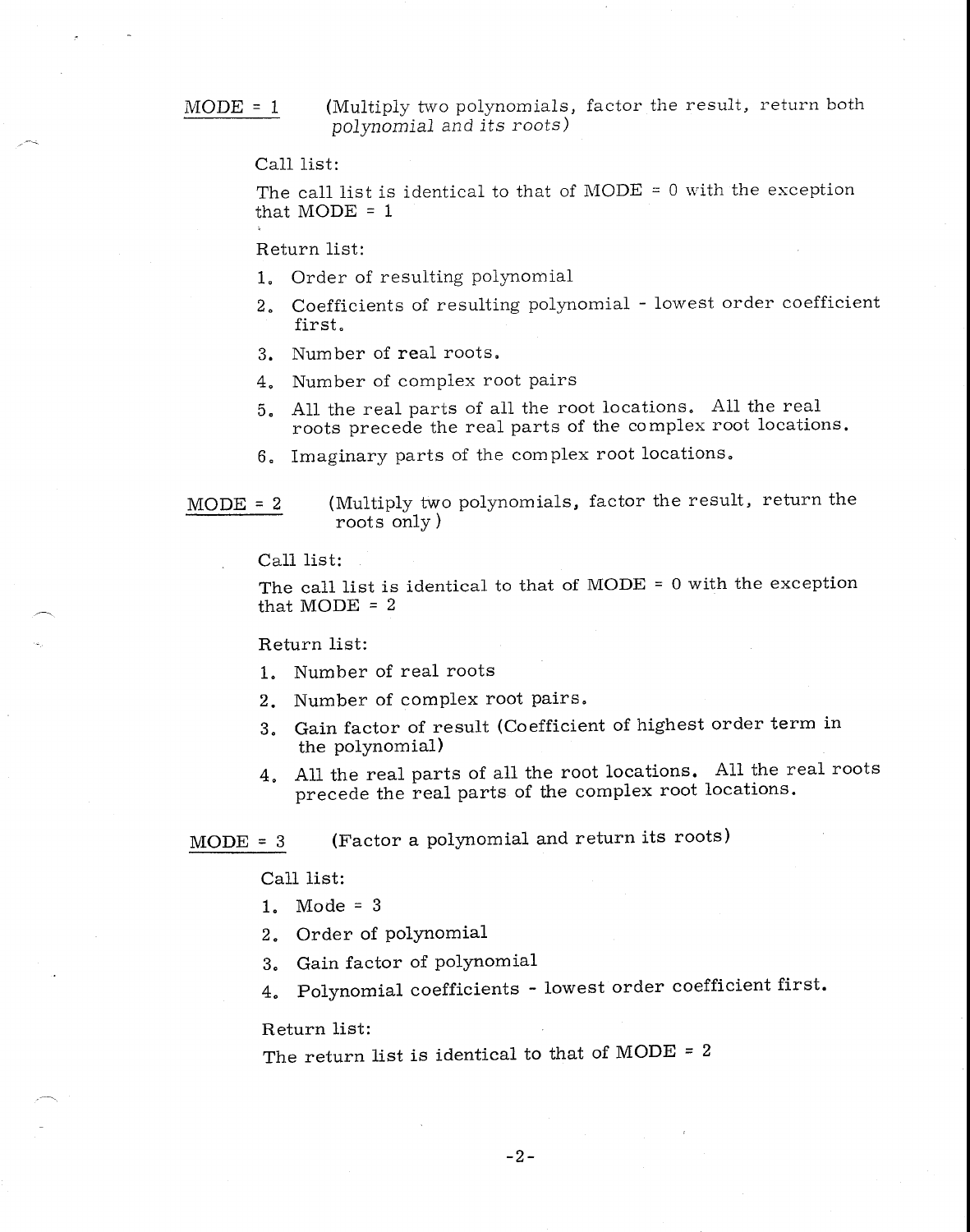MODE =  $4$  (Input the transfer functions G and H, form the transfer function G/(1 +GH), return the result as a ratio of *polynomials)* 

Call list:

1. Mode = 4

From here the call list is divided into four parts in the following order: denominator of G, numerator of G, denominator of H, numerator of H. Repeat the next section once for each part.

2. Gain factor

3, FLAG = 0 Polynomial form input = 1 factored form input

If  $FLAG = 0$ 

4. Order of polynomial

5. Polynomial coefficients - lowest order coefficient first.

If  $FLAG = 1$ 

4. Number of real roots

5. Number of complex root pairs.

- 6. All the real parts of all the root locations. All the real roots should precede the real parts of complex root locations.
- 7. Imaginary parts of complex root locations.

Return list:

- 1. Order of denominator polynomial
- 2. Denominator coefficients lowest order coefficients first
- 3. Order of numerator polynomial
- 4. Numerator coefficients lowest order coefficient first.

MODE = 5 (Input the transfer functions G and H, form the transfer function  $G/(1+GH)$ , factor the result, return the result as both a ratio of polynomials and a ratio of factors.)

Call list:

The call list is identical to that of MODE = 4 with the exception that  $MODE = 5$ 

## Return list:

- 1. Order of denominator polynomial
- 2. Denominator coefficients lowest order coefficient first.
- 3. Order of numerator polynomial
- 4. Numerator coefficients lowest order coefficient first.
- 5. Number of real roots in denominator.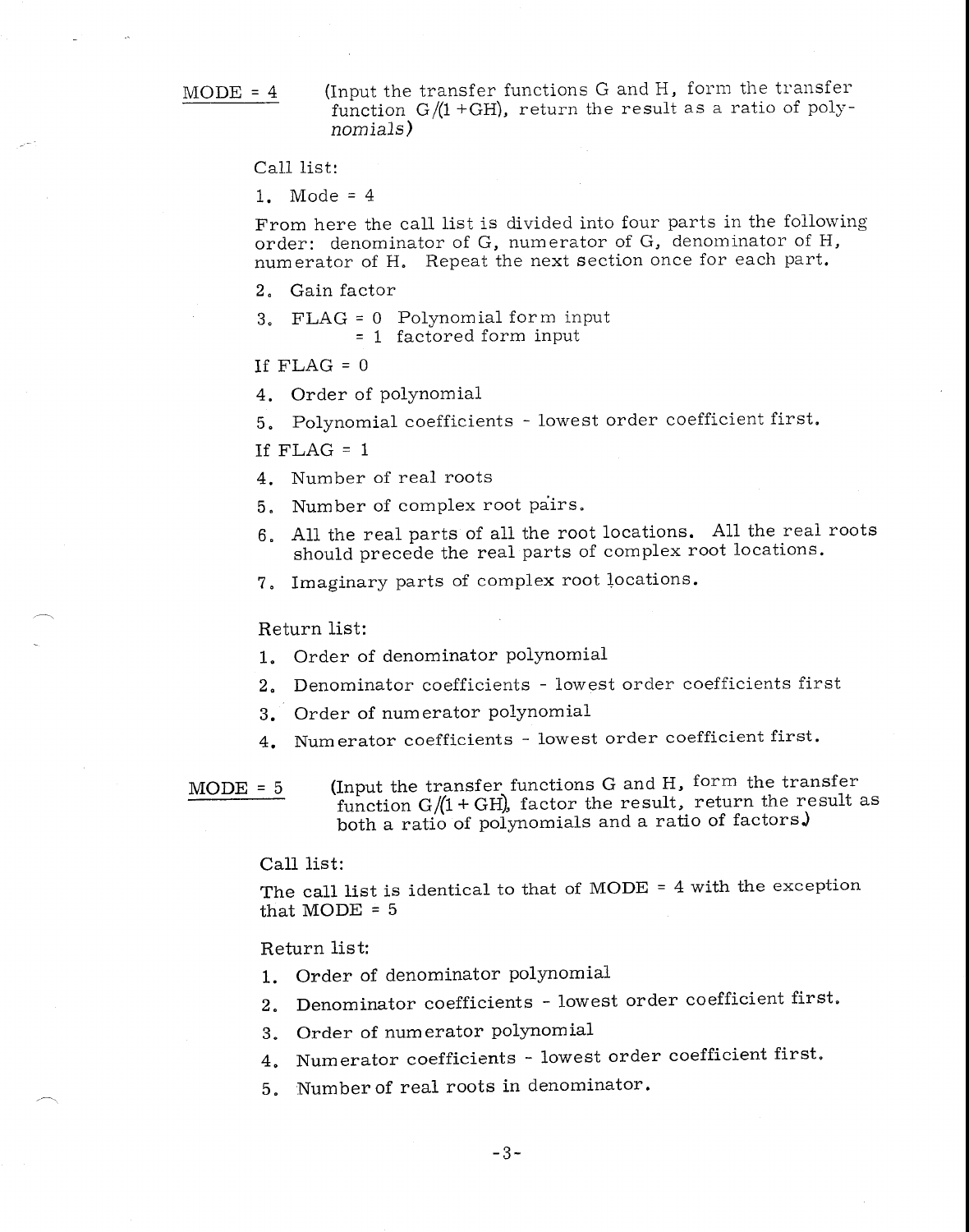- 6. Number of complex root pairs in denominator
- 7. All the real parts of all the root locations. All the real parts of the complex root locations.
- 8. Imaginary parts of complex root locations.
- 9 through 12. Same as 5 through 8 except 9 through 12 describe roots of the numerator.
- MODE =  $6$  (Input the transfer functions G and H, form the transfer function  $G/(1+GH)$ , factor the result, return the result as a ratio of factors)

Call list:

The call list is identical to that of MODE = 4 with the exception that  $MODE = 6$ 

Return list:

- 1. Number of real roots in denominator
- 2. Number of complex root pairs in denominator
- 3. Gain factor of denominator (Coefficient of highest order term in the polynomial)
- 4. All the real parts of all the root locations. All the real roots should precede the real parts of the complex root locations.
- 5. Imaginary parts of complex root locations
- 6 through 10. Same as 1 through 5 except 6 through 10 describe the numerator.

 $MODE = 7$  (Input polynomial factors and return the polynomial)

Call list:

- 1. MODE =  $7$
- 2. Gain factor
- 3. Number of real roots
- 4. Number of complex root pairs
- 5. All the real parts of all the root locations. All the real roots should precede the real parts of complex root locations.
- 6. Imaginary parts of complex root locations.

Return list:

- 1. Order of resulting polynomial
- 2. Polynomial coefficients lowest order coefficient first.